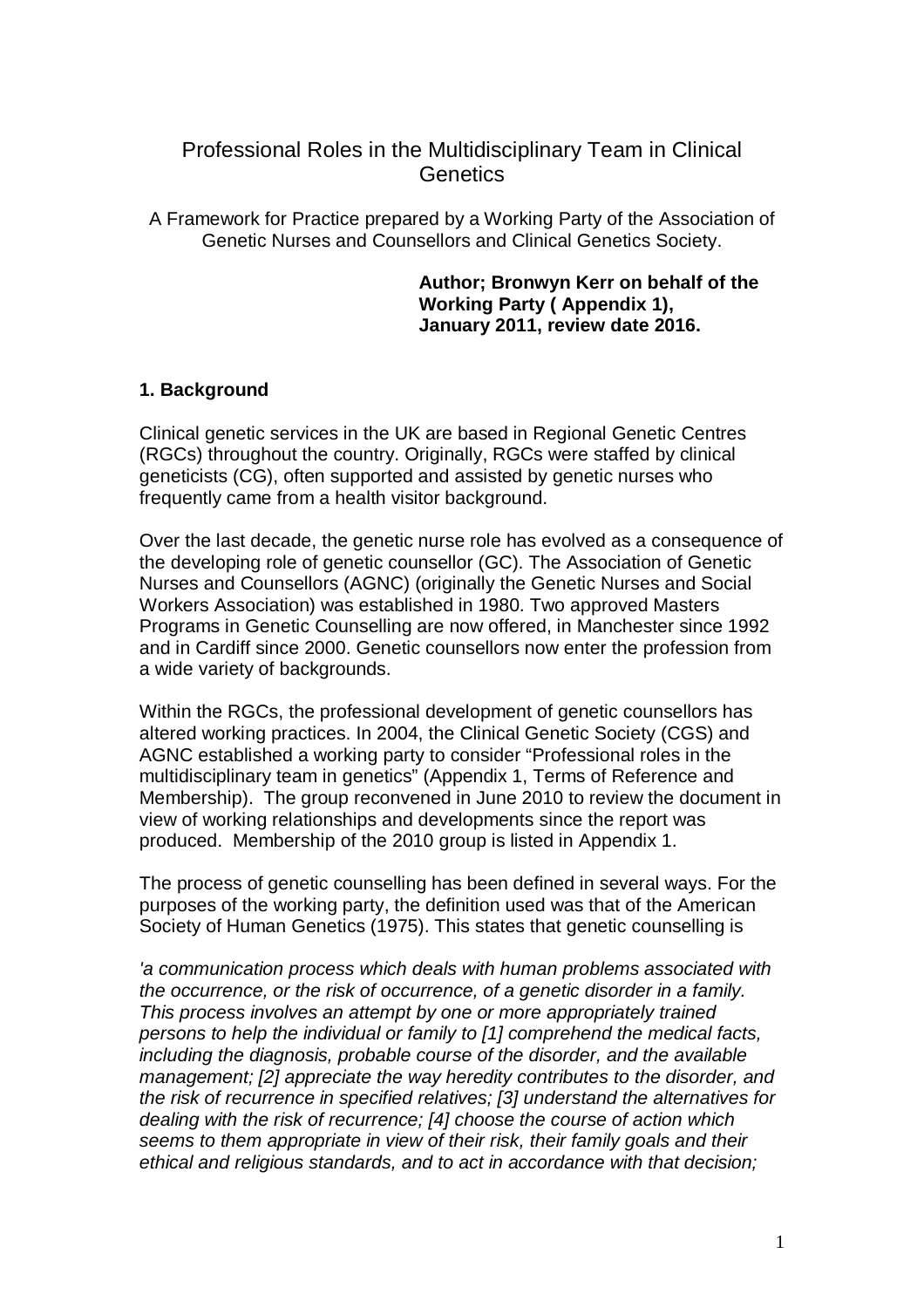*and [5] make the best possible adjustment to the disorder in an affected family member and/or the risk of recurrence of that disorder' .*

#### **2. Genetic counsellor core competencies / career structure**.

The AGNC is the professional association for Genetic Counsellors in the UK and Eire and is a constituent body of the British Society of Human Genetics. The AGNC Registration Board was first established in 2001 and, as a regulatory body, became independent of the AGNC in 2008 as the Genetic Counsellor Registration Board (GCRB: www.gcrb.org.uk).

Included in the Registration Board's remit are:

- To set and monitor standards for entry to the profession
- To establish and monitor standards for registration, maintenance of registration, and the registration process including the provision for mentoring and assessment
- To maintain a professional register of registered practitioners and assessors
- To provide advice on professional standards and scrutinize allegations or concerns about an individual's fitness to practice
- To evaluate and approve MSc Genetic Counselling courses and training requirements for registration.

The Registration Board oversees the re-registration process, which requires completion of CPD (CME) and occurs on a 5 yearly cycle.

Underpinning the Registration process, the GCRB has defined a number of key elements including the AGNC Code of Ethics, Core Competencies for the practice of genetic counselling, portfolio based registration requirements and a career structure. Recommendations for counselling supervision and reciprocity are available on the AGNC website: [www.agnc.org.uk](http://www.agnc.org.uk/)

There are two routes of entry into the Genetic Counsellor profession (Appendix 3). The usual training and work experience prior to entry to the profession is a minimum of 6 years for the professional route or 5 years for the MSc in genetic counselling route.

Registration can only be undertaken after a minimum supervised training period of two years following entry into the profession by either route (see Appendix 4, "Genetic Counsellor Trainee"). The requirement is the submission of a Masters Level portfolio of evidence of professional competencies completed within the previous 3 years. By registration therefore, all genetic counsellors will have completed 7 to 8 years of training with many more having considerably longer.

The ratified AGNC "Career and Salary structure for Genetic Counsellors" specifies Genetic Counsellor Trainee, Genetic Counsellor, Genetic Counsellor Principal (formerly Highly Specialised), Genetic Counsellor Consultant and Genetic Counsellor Manager. Registration will be mandatory to achieve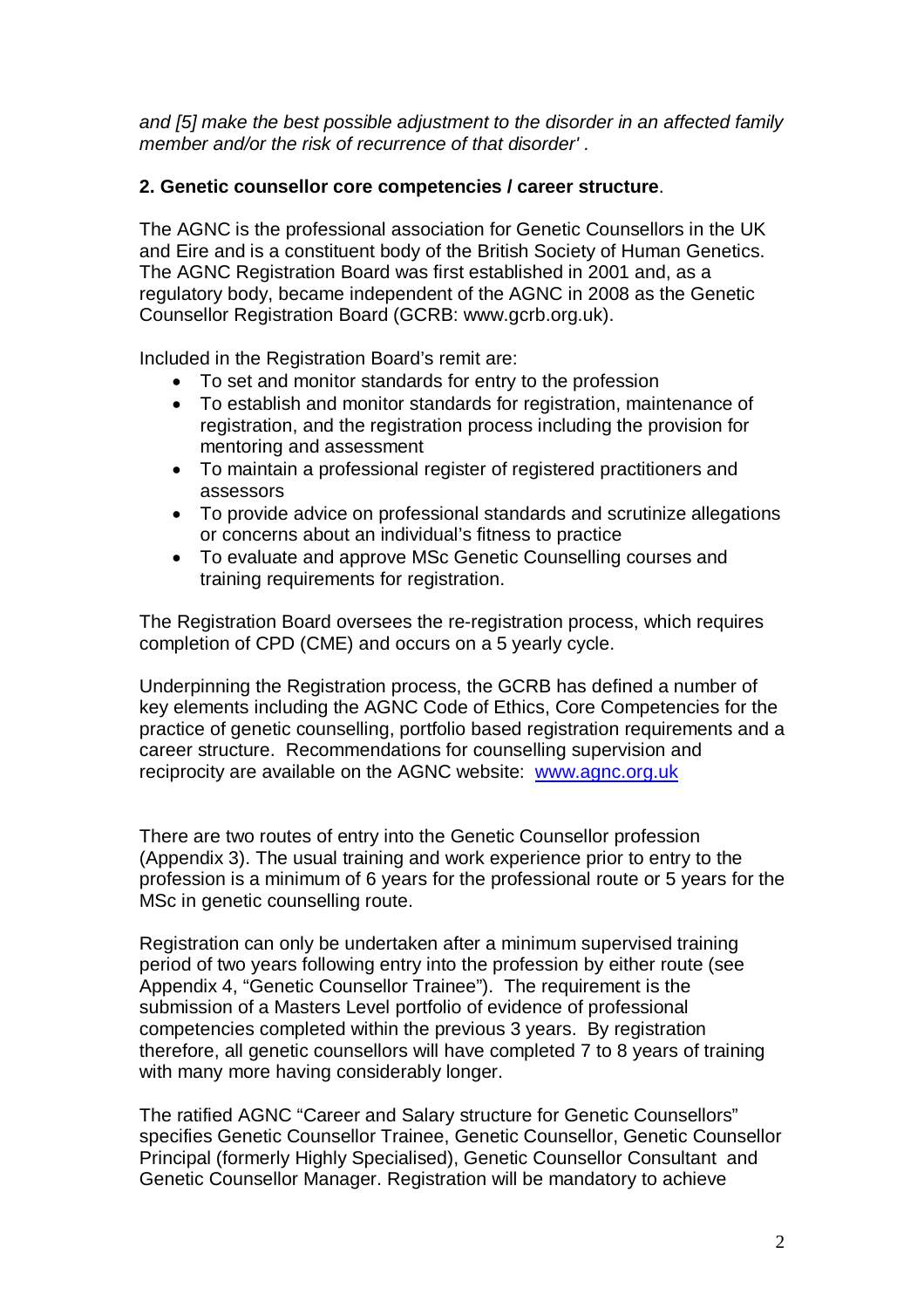Genetic Counsellor level when the profession is regulated through the Health Professions Council (HPC). Suggested progression up the career pathway is dependent on at least 2 years duration at each level and the attainment of further competencies.

The HPC has accepted the AGNC-sponsored application for professional regulation of Genetic Counsellors in March 2010. This application is now awaiting relevant legislation.

The career structure for Genetic Counsellors is available on the AGNC website. The corresponding job profiles for Agendas for Change were published on the DOH website on 01/07/2005 and are reproduced in Appendix 4.

There is no specification of the types of referral to be seen by genetic counsellors but within the National Profiles document limitations of the role are given, whereby specific clinical situations would not be undertaken until a certain level had been reached. The AGNC Code of Ethics (Appendix 2) includes a specific ability to recognise limitations in knowledge and capabilities and to seek advice or refer when necessary, as one would expect in any professional code of conduct.

The AGNC core competences for genetic counselling were adopted by the European Association of Genetic Counsellors in June 2010.

## **3. Clinical Geneticist training**

The entry criteria for clinical geneticist (CG) training are at least two years general professional training, following completion of a medical degree and internship, and MRCP, MRCPCH or equivalent.

Professional training consists of a supervised four-year training period in a RGC. The essential elements of training include an emphasis on the human aspects of genetics, and exposure to clinical, ethical/legal, laboratory, and the scientific basis of genetics. Full participation in genetic clinics with supervision is essential, and formal counselling supervision is recommended. Completion of a counselling skills course is desirable. Assessment is based on annual review through the RITA process, regular appraisal and completion and scrutiny of a training record and log book.

#### **4. Current practice in UK**

Since the first meeting of the working party, although variations in practice persist, meetings of lead clinicians' and lead counsellors' groups suggest some common themes in practice: *Referral and clinic allocation*

Most referrals are still addressed to CGs, with only a minority going directly to GCs. Clinical geneticists and genetic counsellors may both be involved in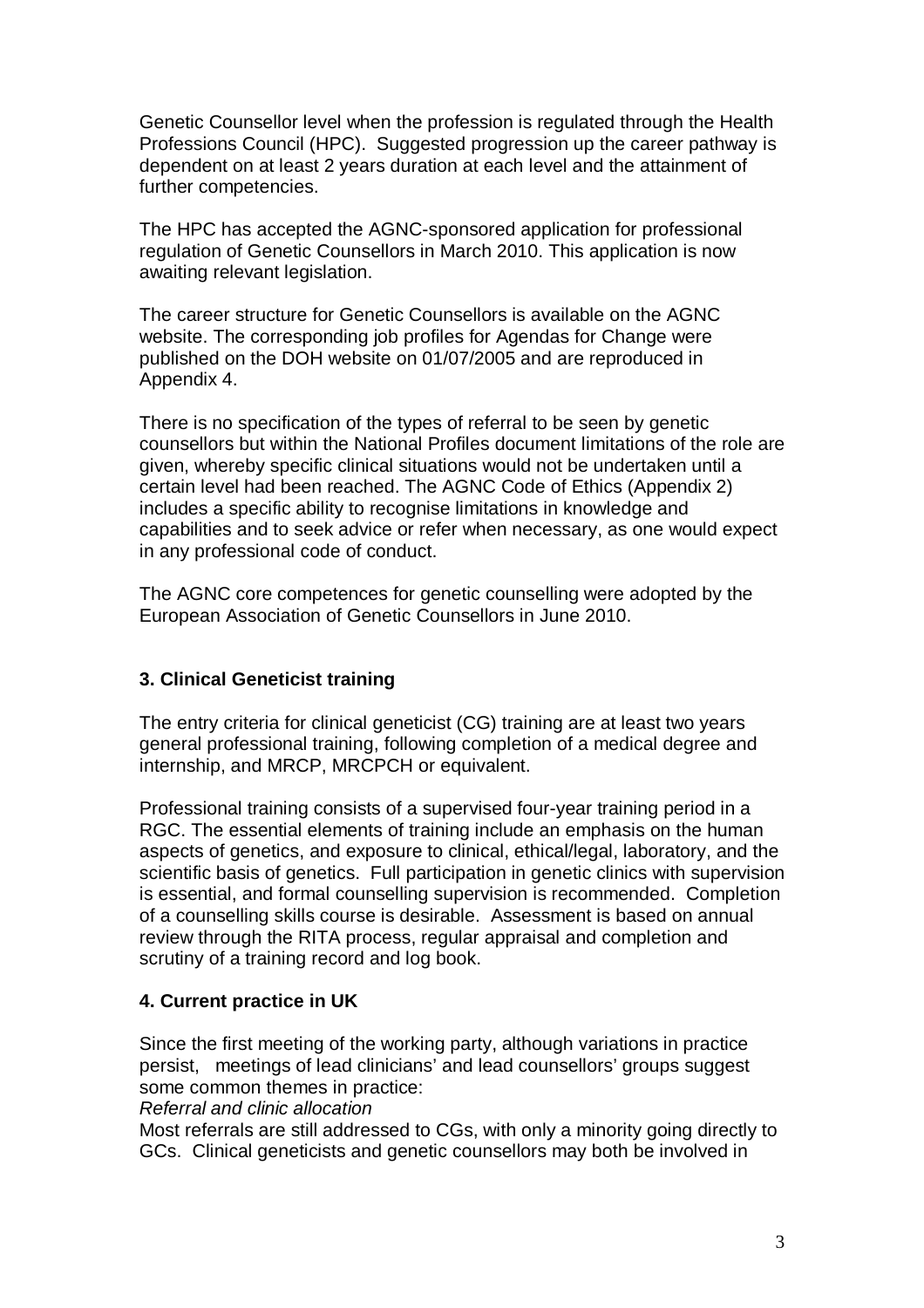clinic allocation. Direct referral to a GC may be appropriate at a certain professional level of expertise,

*Pre-clinic contact*

Pre-clinic contact is decreasing but where this takes place it is usually undertaken by a GC.

#### *Consultations*

There is a trend towards GCs conducting more autonomous clinics, with their contribution to medical colleague's clinics varying across centres. This variability includes co-counselling.

*Medical supervision arrangements*

Formal medical supervision arrangements remain variable. In most centres, however, many patients seen independently by a GC will be discussed at some stage with a Consultant. The mechanisms used include:

- consultant-led clinics
- formal or informal discussion before or during clinic
- post-clinic discussion
- specific regular departmental meeting

Clinical supervision arrangements vary according to the level of experience of the counsellor. In most centres a consultant or senior colleague reviews the letters of student or trainee counsellors.

## **5. Situations where medical input might be considered critical**

Clinical scenarios where consultation with a clinical geneticist is required cannot be defined by disease as, frequently, post-diagnosis, the issues might relate primarily to adjustment, choices and family implications, where sophisticated and knowledgeable counselling skills are required.

Early input from a clinical geneticist is often required when the diagnosis is unknown, rare or progressive, and raises complicated medical or surgical management issues. This medical input may take the form of pre or post clinic discussion or a face to face consultation with a Clinical Geneticist. Diagnostic testing will usually follow a medical consultation, which may have occurred in another medical speciality.

Consultation with a Clinical Geneticist is also usually necessary when diagnosis or disease management requires physical examination. It is recognised however that professional roles are changing in the NHS. There may be some individuals entering the Genetic Counsellor profession with specific specialised skills that allow an extended role in patient assessment and management. This will be reflected in the individual's job description and annual knowledge and skills assessment

The skills of a genetic counsellor will be particularly appropriate when the need for medical input is small, previously met or met elsewhere. Common scenarios might include a family history of cancer or common chromosome abnormalities or Mendelian disorders where the carrier or affected status is known. Genetic counsellors have an important role when the primary requirement is for a counselling intervention such as facilitating decision making in pregnancy or around genetic testing. In addition, genetic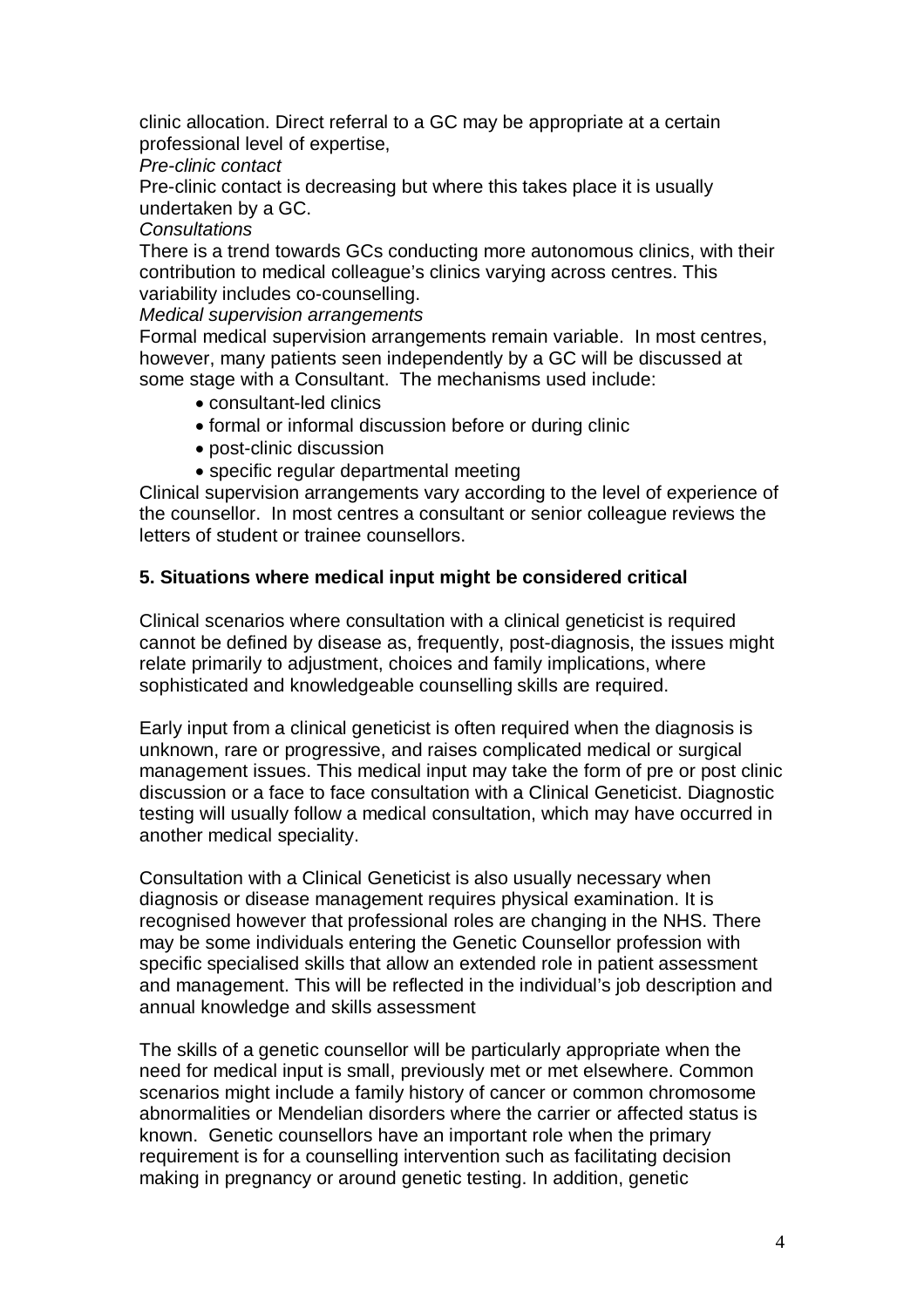counsellors play a significant role in the follow up of patients, when appropriate.

For all professionals working in clinical genetics, the problems generated by laboratory results of uncertain significance is increasing. Resolution of these complex problems requires a multidisciplinary team approach, including laboratory colleagues.

#### **6. Indemnity issues / arrangements**

The aim of GC registration is to allocate a professional regulatory status to the role of GC. Application to the Health Professions Council has been accepted and awaits Parliamentary ratification. Meanwhile, for those with a nursing background, professional accountability resides with the Nursing and Midwifery Council; for non-nursing (MSc) GCs, there is currently no professional regulatory accountability, though they should be affiliated with a union for their personal protection. Genetic Counsellors working outside the NHS currently may have no professional indemnity or accountability.

Throughout the NHS, in recent years, there has been an emphasis on expanded roles for non-medically qualified professionals. For those GCs working in the NHS, NHS indemnity applies to those acting within their job description, and complying with Trust policies and procedures, irrespective of their role.

The General Medical Council in "Good Medical Practice" (GMC, November 2006) provides clear advice regarding liability for work delegated to another. The duty of care involves ensuring that the person to whom the delegation occurs is competent for the task. Both this advice and the MDU/MPS are clear that professional liability does not extend to the actions of another professional.

## **7. Multidisciplinary working**

Clinical genetics is a speciality that deals with many rare disorders. Some of these may only present to an individual unit at very long intervals. Developing a method of encouraging and harnessing "group" memory facilitates recognition and management of these very rare conditions. Audit of a group's capacity to diagnose and manage these rare conditions is difficult, as population frequencies may be unreliable, variable or unknown, and for many the diagnosis may only become apparent over time. Sharing knowledge within a group on a regular basis is one to way to increase the probability that very rare conditions will be recognised.

For both rare and common disorders, the counselling issues are often similar. Although the effectiveness of counselling is notoriously hard to measure, the quality of counselling is likely to be improved by opportunities for group discussion of difficult or complicated counselling scenarios. This is particularly so where a less than optimum patient episode has been identified. An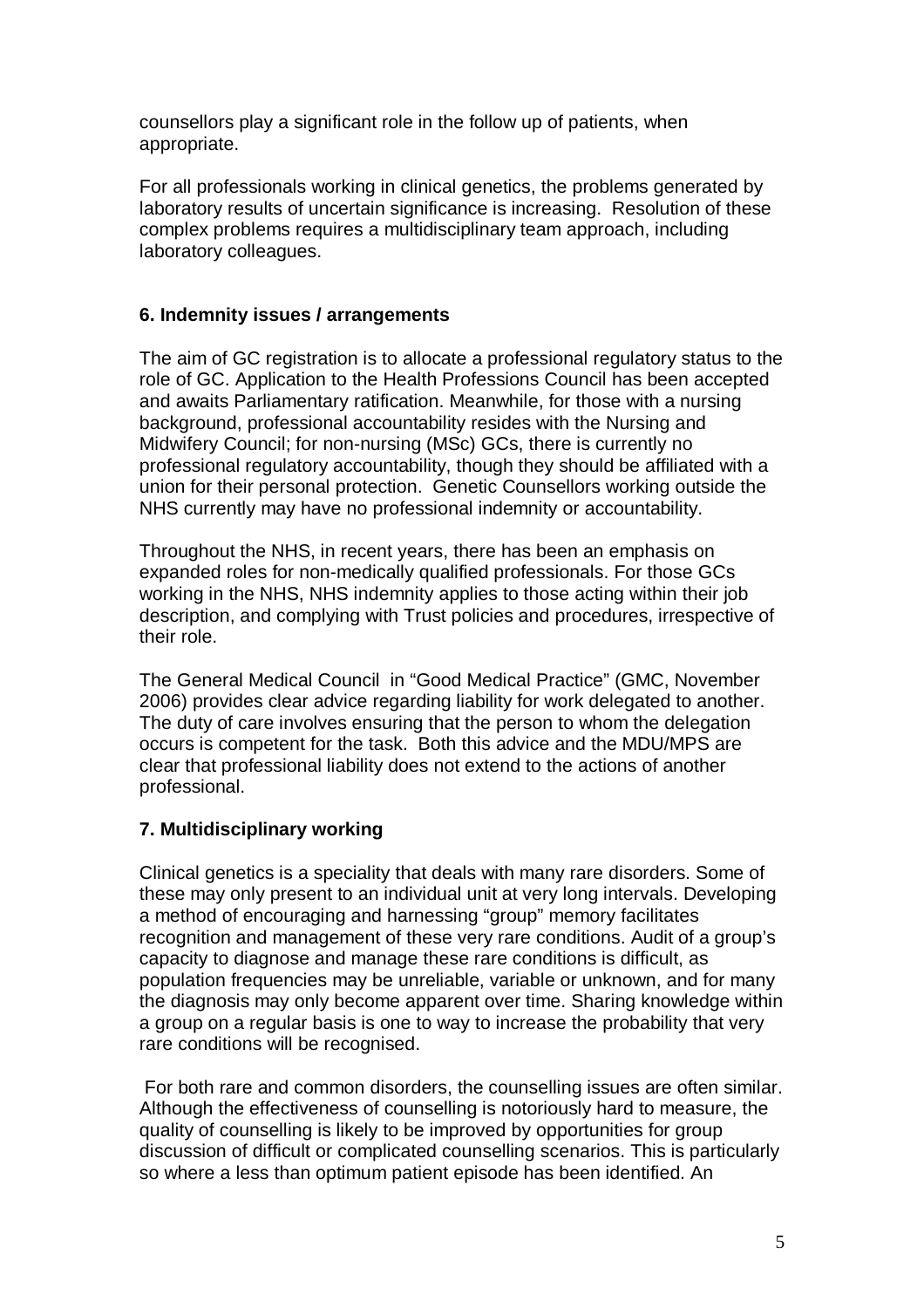extension of the formal Clinical Supervision (counselling supervision), which is now mandatory for the Genetic Counsellor profession, into departmental multidisciplinary working would enhance the safety and quality of patient work while giving expert support to practitioners working in a difficult speciality.

Multi-disciplinary meetings are therefore a critical part of the provision of a high quality genetic service, and should be a regular part of all RGC activity. It is unlikely that these needs could be met outside the facilities and resources of a RGC.

Completion of CPD for both GCs and CGs is mandatory, and sufficient time needs to be allocated, not only for undertaking CPD but also for sharing the outcome. Audit will be a normal part of this and will require a collaborative approach.

#### **8. Multidisciplinary working with other specialties**

All Regional Genetic Centres are having greater interaction with other specialities as awareness of the relevance of genetic medicine increases. This will result in a broader multi-disciplinary genetic team that encompasses a diverse group of professionals. Within this, other health professionals may develop specialised genetic knowledge and roles. As this occurs, new governance arrangements based in Regional Genetic Centres will need to be developed. Planning for these roles should encompass the resources and time for this, and include provision for the special expertise within Regional Genetic Services in providing education, audit and support.

Competences have been developed for other healthcare professionals (www.geneticseducation.nhs.uk).

## **9. Impact of New Technologies**

Next generation sequencing / high throughput technologies will increase the information generated by genetic testing. For all professionals working in genetics, greater training in bioinformatics will be required.

The possibilities of next generation genetic testing will change and be relevant for a broader group of patients, specialties and clinicians. In order that the diagnostic, communication and scientific expertise that resides in RGCs is maximised for the benefits of patient, genetic professionals will need to develop new, creative models of working across professional disciplines. Greater development of multidisciplinary working and care pathways is likely to be part of this.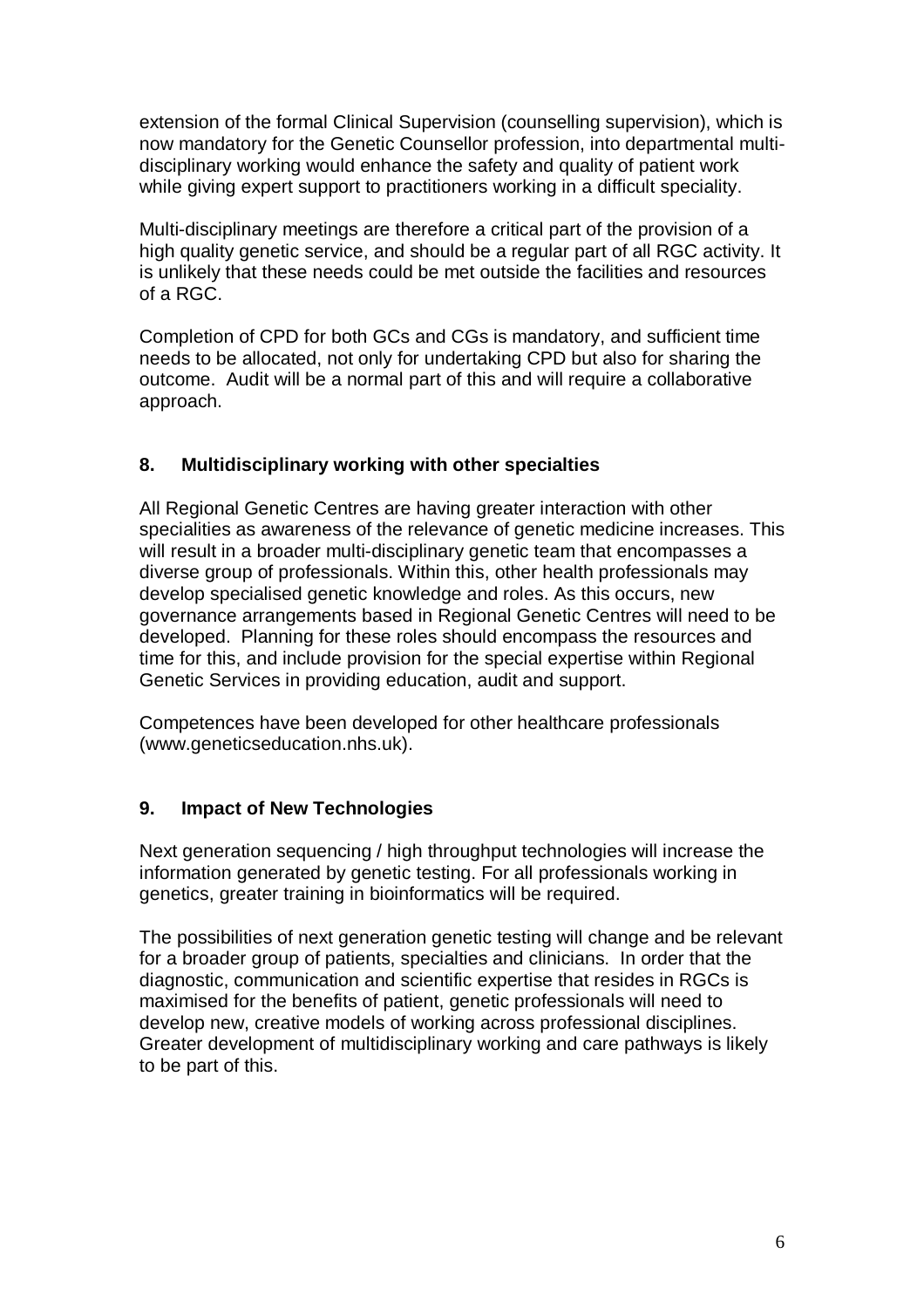## **RECOMMENDATIONS TO AGNC/CGS**

I. That recommendations and standards for working practices for Regional Genetic Centres:

- Take account of the diversity of practice, staffing and skill mix within Regional Genetic Centres across the country
- Acknowledge the developing role, professionalism, registration and regulation of Genetic Counsellors.
- Specify that input from a Clinical Geneticist is often required when the diagnosis is unknown, rare or progressive, or raises complicated medical or surgical management issues or decisions around specialised diagnostic testing. Clinical Geneticist input is mostly required when physical examination is necessary. Joint counselling may also be the most appropriate care in situations of complex decision making.
- Specify that multidisciplinary working provides optimal care, through maximising access, timeliness and appropriateness of interventions by use of the different and complementary skills of Genetic Counsellors and Clinical Geneticists.

II. Suitable standards may therefore be:

- That all referred patients are under the care of and are the responsibility of a named genetic professional, either a Clinical Geneticist, or Genetic Counsellor/ Principal/Consultant or both
- That direct referral to either a Clinical Geneticist or Genetic Counsellor is appropriate
- That workforce planning should include the appropriate numbers of Clinical Geneticists, Genetic Counsellor Consultants, Genetic Counsellor Principals and Genetic Counsellors per million population
- Review of all new referrals by a Clinical Geneticist and/or Genetic Counsellor/ Principal/Consultant, and a decision as to the most appropriate named professional and clinic.
- That multi-disciplinary meetings and audit are fundamental activities with a Regional Genetic Centre.
- That formal counselling supervision should be available to the whole clinical team
- Development of clinical protocols that are amenable to audit, including those designed to audit the multidisciplinary care process.
- That all Genetic Counsellors and Clinical Geneticists should be linked to or working within a Regional Genetic Centre
- That new appointments to trainee and Genetic Counsellor posts should usually meet the eligibility requirements for entry into the profession and registration as a Genetic Counsellor respectively or be able to work towards the minimum entry level requirement.
- That Regional Genetic Centres should have sufficient resources to provide support for other health professionals giving genetic advice within their own specialities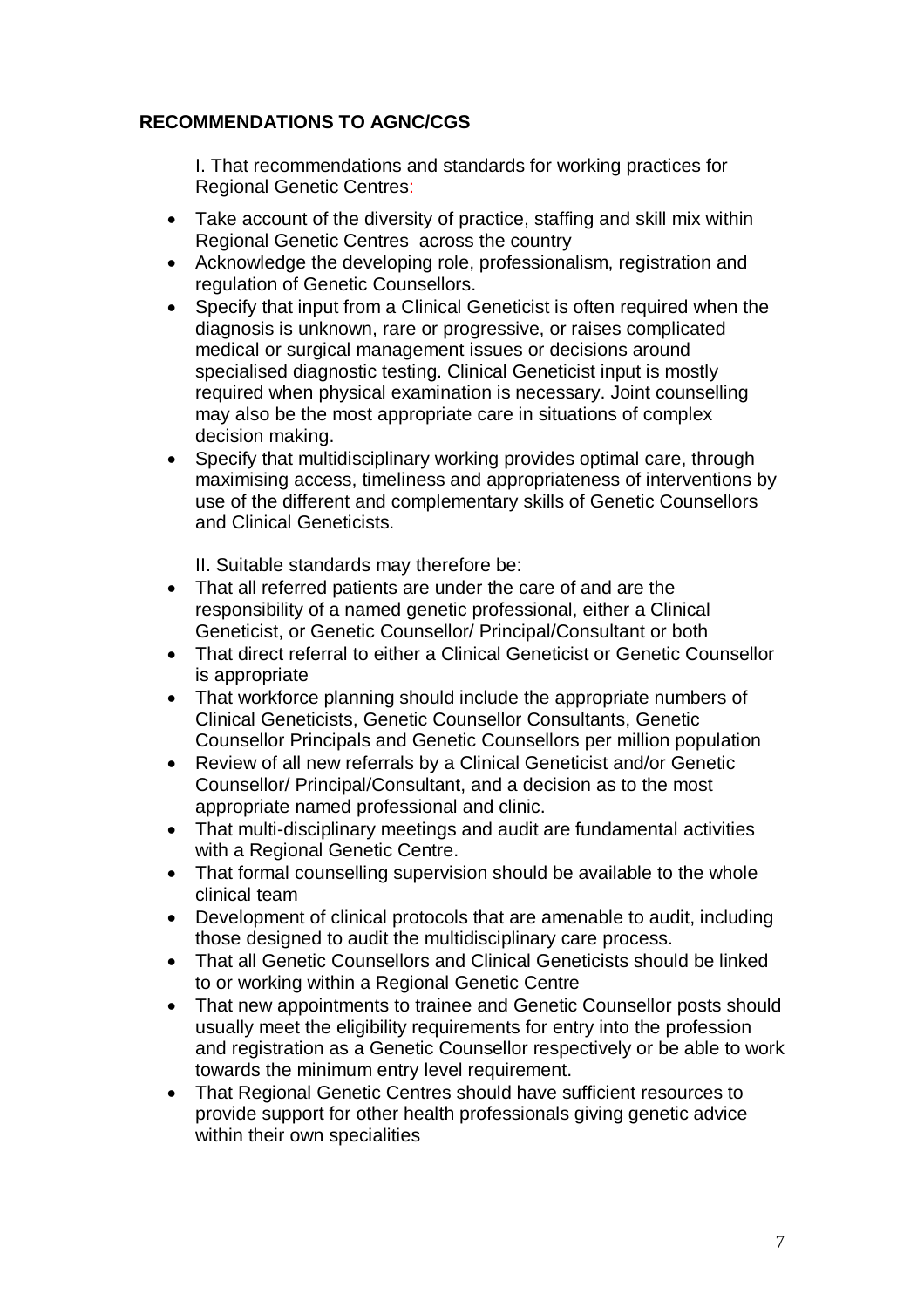#### **Terms of reference**

- 1. To design a care pathway that encompasses the:
	- $\therefore$  Process of referral
	- Patient allocation
	- $\therefore$  Responsibility for care and management
	- $\therefore$  Relevant medico legal and indemnity issues
- 2. To clarify the clinical situations were medical input is critical
- 3. To develop a robust audit framework for these processes
- 4. To clarify the training, competencies, assessment tools and experience required for different counselling scenarios
- 5. To consider inter relationship between the training needs of the whole multi disciplinary team

#### **Membership (2005)**

Peter Turnpenny, Fiona Robson, Frances Elmslie, Sarah Durell, Diana Scotcher, Bronwyn Kerr (Chair)

#### **Membership (2010)**

Peter Turnpenny (Vice-President, CGS), Gillian Bromilow (Chair, AGNC), Frances Elmslie, Sarah Durell, Diana Scotcher, Bronwyn Kerr (Chair)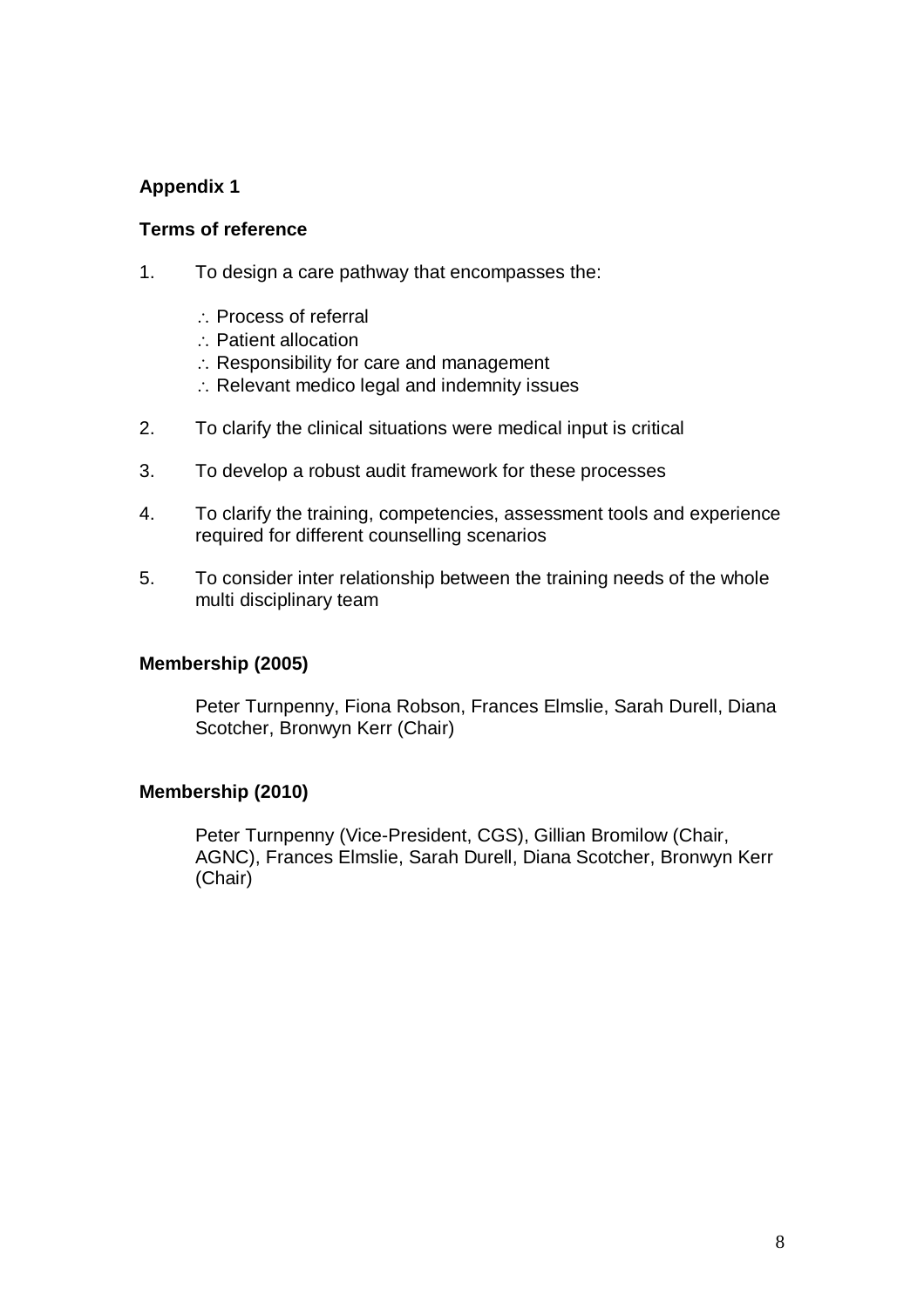#### **AGNC Code of Ethics**

**Introduction** 

This code of ethics<sup>1</sup> attempts to clarify and guide the conduct of genetic counsellors practising at both Levels One and Two of the Register of Genetic Counsellors. It acknowledges that ethical practice is essential in four main areas of responsibility, as listed below. All genetic counsellors must be aware of the ethical implications of their professional role, and adhere to the principles and guidelines in this code.

#### **(A) Self-awareness and development**

Genetic counsellors should:

- Recognise the limits of their own knowledge and abilities in any given situation, and decline any duties or responsibilities that cannot be carried out in a safe and competent manner

- Be aware of their own physical and emotional health and take appropriate action to prevent an adverse impact on their professional performance

- Report to an appropriate person or authority any conscientious objection that may be relevant to their professional practice

- Maintain and improve their own professional education and competence

#### **(B) Relationships with clients**

Genetic counsellors should:

- Enable clients to make informed independent decisions, free from coercion

- Respect the client's personal beliefs and their right to make their own decisions

- Respect clients, irrespective of their ethnic origin, sexual orientation, religious beliefs and gender

- Avoid any abuse of their professional relationship with clients

- Protect all confidential information concerning clients obtained in the course of professional practice: disclosures of such information should only be made with the client's consent, unless disclosure can be justified because of a significant risk to others

- Report to an appropriate person or authority any circumstance, action or individual that may jeopardise client care, or their health and safety. - Seek all relevant information required for any given client situation

> a. Refer clients to other competent professionals if they have needs outside the professional expertise of the genetic counsellor

b.

#### **(C) Relationships with colleagues**

Genetic counsellors should:

- Collaborate and co-operate with other colleagues in order to provide the highest quality of service to the client

- Foster relationships with other members of the clinical genetics team, to ensure that clients benefit from a multidisciplinary approach to care

- Assist colleagues to develop their knowledge of clinical genetics and genetic counselling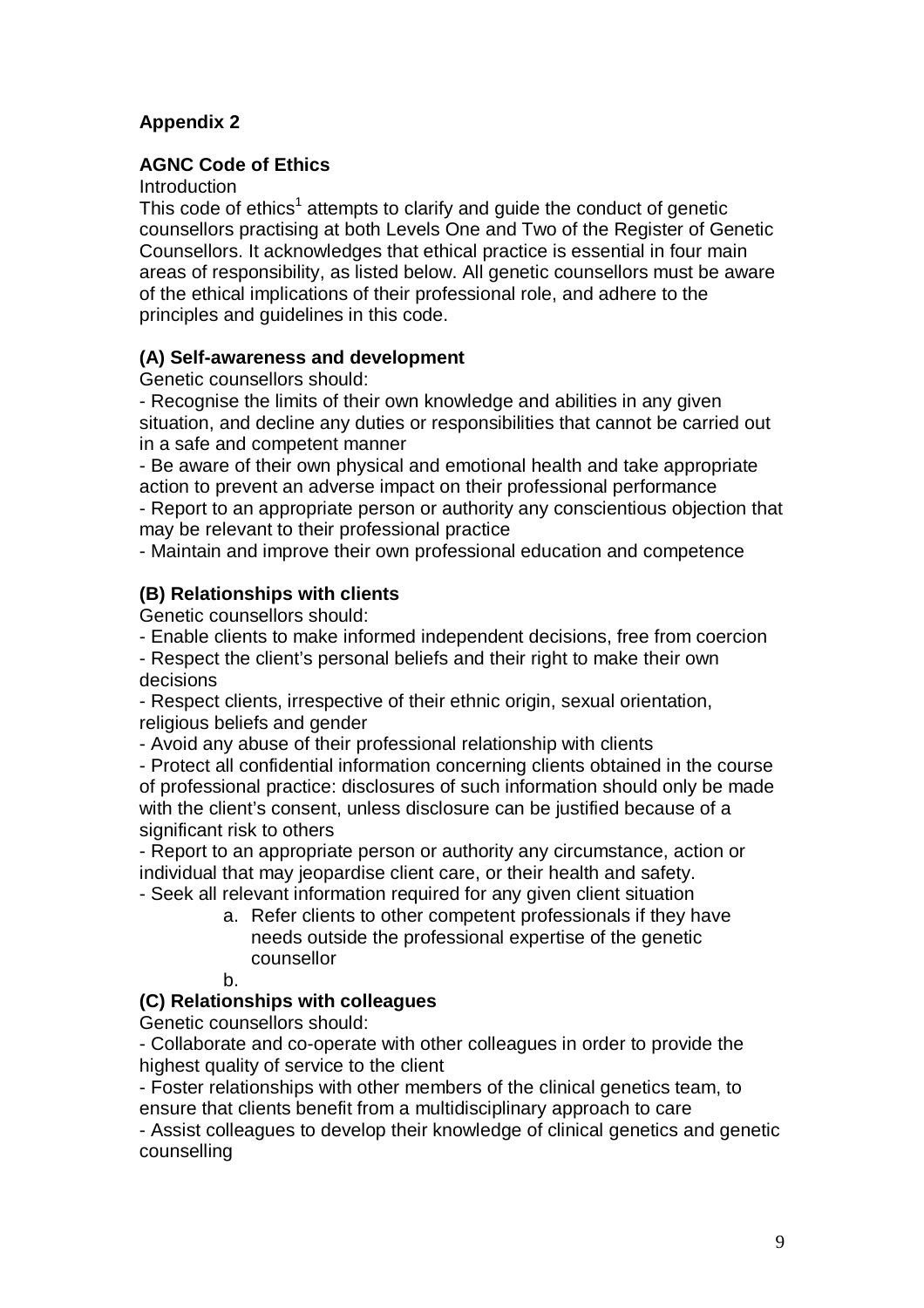Report to an appropriate person or authority any circumstance or action which may jeopardise the health and safety of a colleague

#### **(D) Responsibilities within the wider society**

Genetic counsellors should:

- Provide reliable and expert information to the general public

- Adhere to the laws and regulations of society. However, when such laws are in conflict with the principles of practice, genetic counsellors should work toward change that will benefit the public interest

- Seek to influence policy makers on human genetic issues, both as an individual and/or through membership of professional bodies
- <sup>1</sup>This code of ethics is based on similar documents produced by the National Society of Genetic Counsellors (NSGC) of the USA and the United Kingdom Central Council for Nursing and Midwifery (UKCC). The AGNC wish to acknowledge the guidance provided by these documents and thank these organisations for their availability.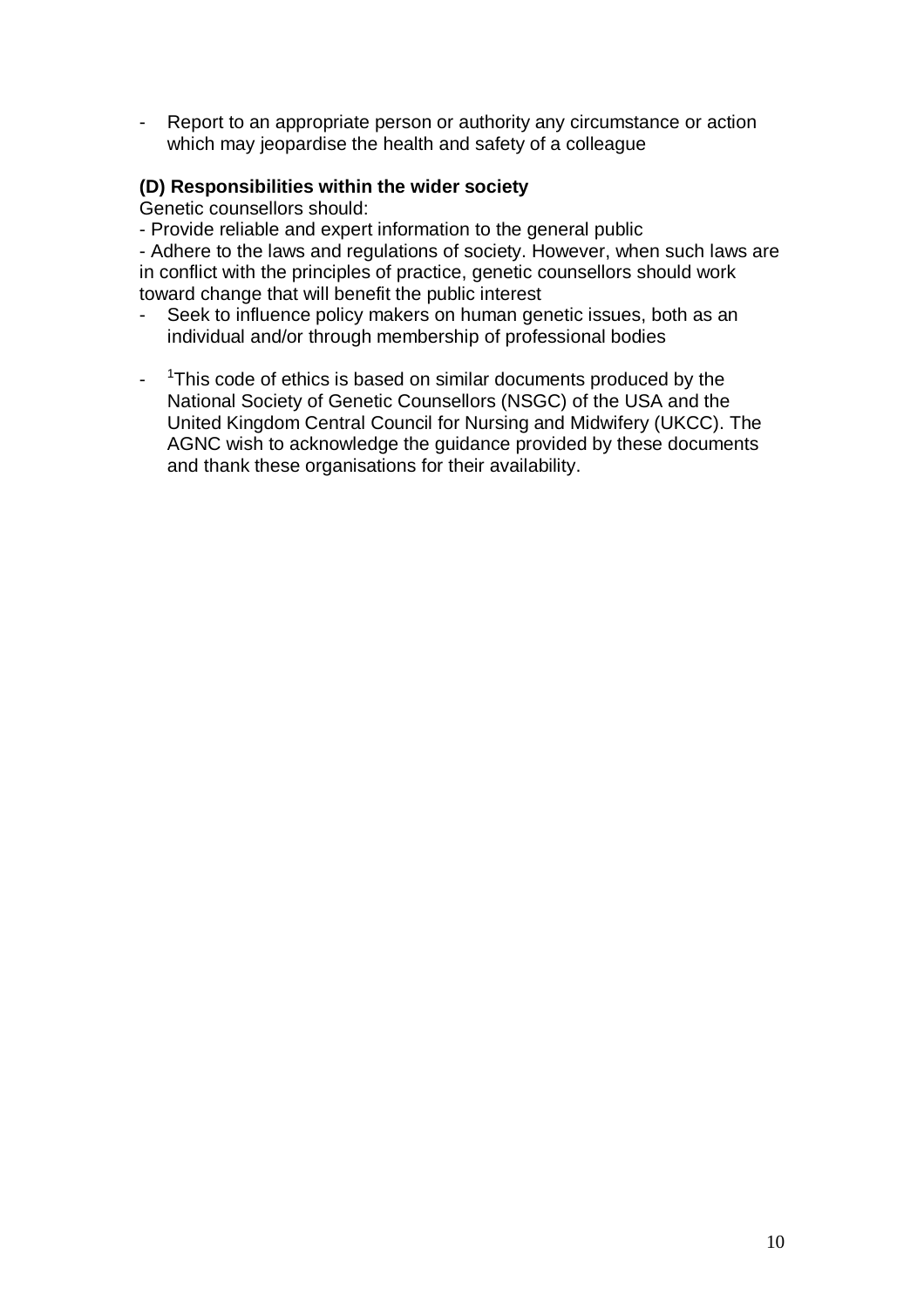## **ELIGIBILITY TO REGISTER**

To be eligible to submit a 'Notification of Intention to Register' form applicants must fulfill at least one of the following sets of criteria (Set A or B) and the criteria related to genetic counselling experience:

## **Set A**

 Attainment of a GCRB approved/accredited Master of Science (MSc) degree in Genetic Counselling

#### **Set B**

Attainment of a First or Masters Degree

**Plus** 

 Attainment of a professional qualification as a registered nurse or midwife and maintenance of current professional registration

Plus

 Previous experience as a senior registered practitioner having developed and demonstrated proficiency as an autonomous professional in a health care setting

**Plus** 

- Completion of training in counselling skills of at least 90 guided learning hours<sup>[1](#page-10-0)</sup> (from 2012 at least 30 hours of the counselling training must be delivered via an academically accredited course and the applicant must show evidence of having passed a formal assessment/examination as part of that course)
- Completion of an academically accredited course in the science of human genetics of no less than 30 guided learning hours. The applicant must show evidence of having passed a formal assessment/examination as part of that course

## **CRITERIA RELATED TO GENETIC COUNSELLING EXPERIENCE**

Applicants may submit their "Intention to Register" form when they have completed at least two years in a genetic counselling post under the supervision and mentorship of a Registered Genetic Counsellor who is based in an approved Genetic Centre2. For at least two years full time (or equivalent part time), the main focus of an applicant's work *must* have been clinical (rather than in other areas such as research or education) and should have included a breadth of experience involving both general and cancer cases.

<span id="page-10-0"></span> $1$  1 Guided learning hours (GLHs) are defined as "all times when a member of staff is present to give specific guidance towards the learning aim being studied on a programme. This includes lectures, tutorials and supervised study in; for example, open learning centres and learning workshops. It also includes time spent by staff assessing a learner's achievements..." (Learning and Skills Council, Funding Guidance for Further Education, 2004). GCRB June 2010 - 4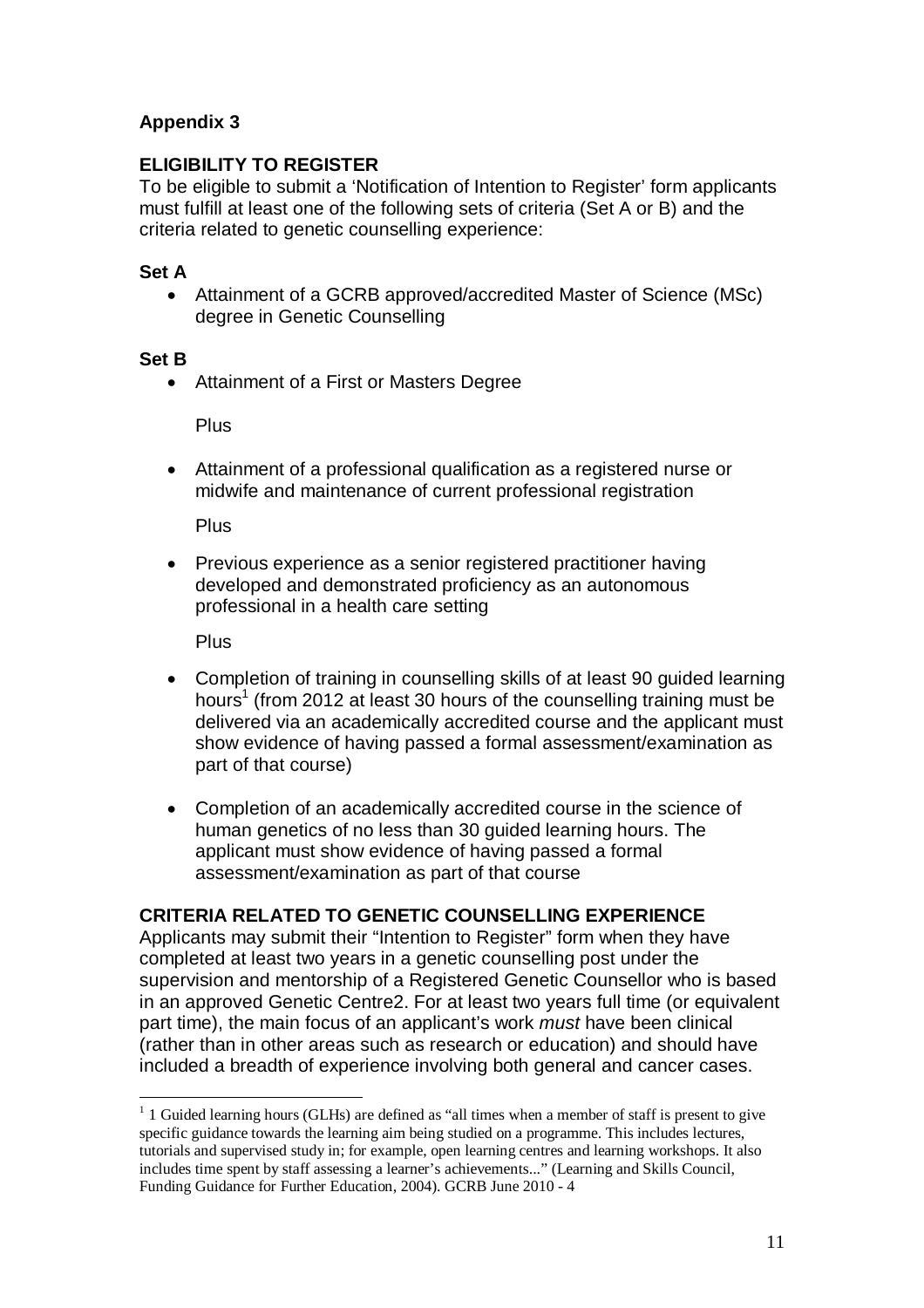## **ADDITIONAL NOTES AND GUIDANCE**

- For applicants that have taken a Masters level degree in Genetic Counselling, the two year clinical period of genetic counselling experience begins when formal written notification from the university of successful completion of the degree is received
- Specialist genetic counsellors (e.g. in cancer) can use the general registration process but must demonstrate non-specialist genetic counselling skills
- Applicants who are uncertain as to whether their post or Genetic Centre is appropriate and all applicants based outside the UK or Republic of Ireland should contact the Board for guidance.

#### **Source:**

[http://www.gcrb.org.uk/Files/aug2010/2011%20GCRB%20Applicant%20guide](http://www.gcrb.org.uk/Files/aug2010/2011 GCRB Applicant guidelines 3 08 10.pdf) [lines%203%2008%2010.pdf](http://www.gcrb.org.uk/Files/aug2010/2011 GCRB Applicant guidelines 3 08 10.pdf)

#### **ELIGIBILITY TO REGISTER CERTIFICATES**

• People applying for genetic counselling jobs who are not registered yet may be interested in applying to the GCRB for an 'Eligibility to Register' certificate. This is only relevant to those who have not yet completed the MSc in Genetic Counselling. The certificate will help employers easily assess whether a potential employee has suitable qualifications and training required for registration.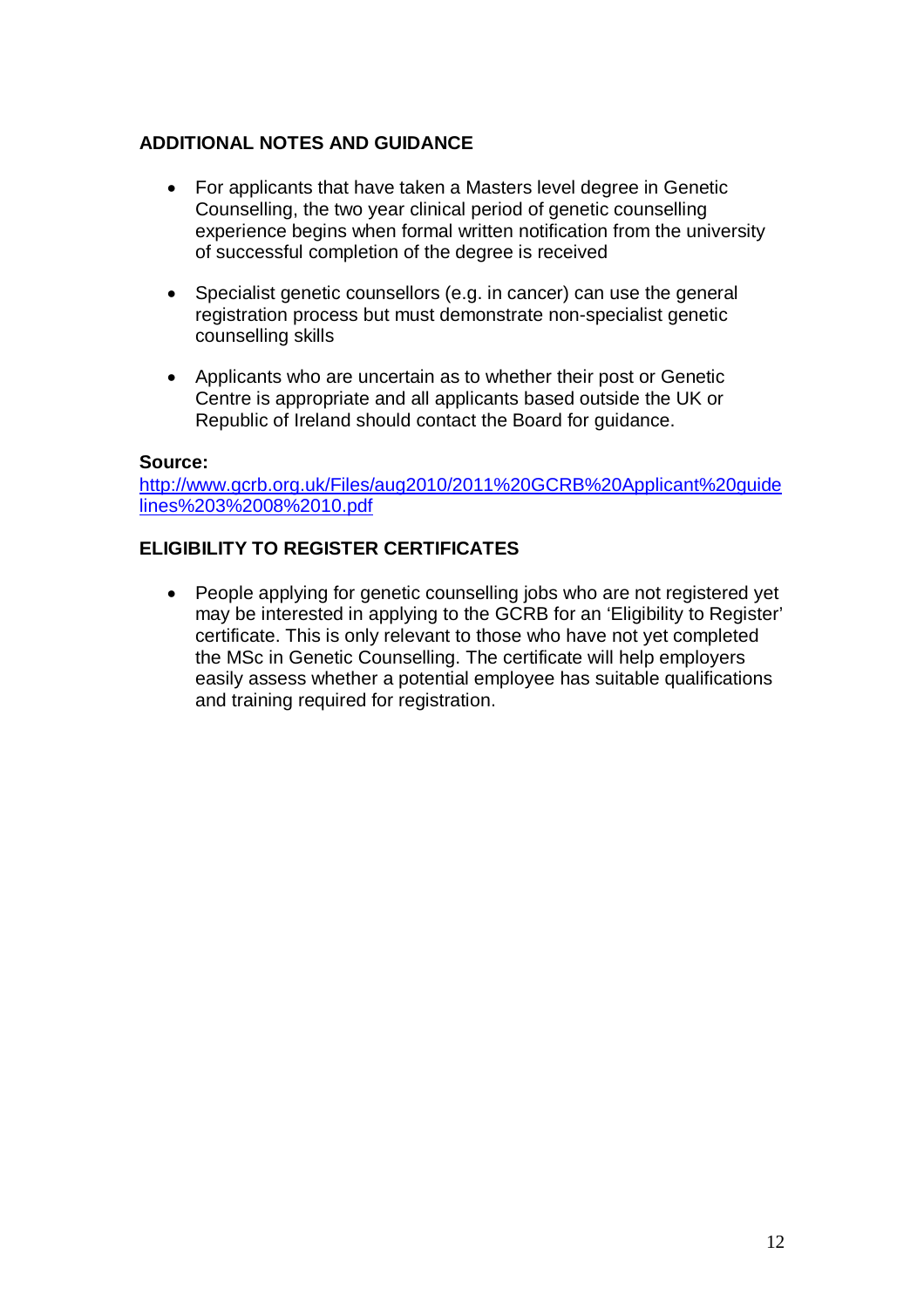#### **NATIONAL PROFILES FOR GENETIC COUNSELLORS**

#### **CONTENTS Profile Title AfC Banding Page Genetic Counsellor Trainee 6 2**<br> **Genetic Counsellor**<br> **Genetic Counsellor Genetic Counsellor 1996**<br> **Genetic Counsellor 1996**<br> **Genetic Counsellor Principal 1996**<br> **Genetic Counsellor Principal 1996 Genetic Counsellor Principal Genetic Counsellor Consultant 6 and 5 and 8b-d 6 and 5 and 8b-d 6 and 7 and 7 and 7 and 7 and 7 and 7 and 7 and 7 and 7 and 7 and 7 and 7 and 7 and 7 and 7 and 7 and 7 and 7 and 7 and 7 and 7 and 7 and 7 and 7 and 7 and 7**

\*Generic profile provisions apply - see note below

#### **Generic Profiles**

#### **The following generic profile note extracted from the Second Edition of the Job Evaluation Handbook explains the position in cases where the minimum score falls below the relevant grade boundary: (See para 5.2 Section 7)**

The band for jobs covered by this generic profile is band e.g. 4. The minimum total profile score falls below the band 4 grade boundary. This is the result of using a single generic profile to cover a number of jobs of equivalent by not necessarily similar factor demand. It is not anticipated that any job will be assessed at the minimum level of every possible factor range. If this were the case it indicates that the job should instead be matched against a band 3 profile. If this is not successful, the job must be locally evaluated.

| <b>Profile Label:</b> |                                           | <b>Genetic Counsellor Trainee</b>                                  |  |
|-----------------------|-------------------------------------------|--------------------------------------------------------------------|--|
| <b>Job Statement:</b> |                                           | Undertakes genetic counselling under the guidance of a more senior |  |
|                       | counsellor and maintains relevant records |                                                                    |  |
|                       | 2.                                        | Attends genetic counselling clinics and carries out home visits    |  |
|                       | 3.                                        | Working towards registration with professional body                |  |

| Factor                                        | <b>Relevant Job Information</b>                                                                                   | <b>JE Level</b> |
|-----------------------------------------------|-------------------------------------------------------------------------------------------------------------------|-----------------|
| 1. Communication and                          | Provide and receive highly complex, sensitive or contentious information; barriers to                             | 5(a)(c)         |
| <b>Relationship Skills</b>                    | understanding; provide and receive complex, sensitive information hostile, antagonistic                           |                 |
|                                               | or highly emotive atmosphere                                                                                      |                 |
|                                               | Elicits highly sensitive information relating to e.g. prenatal carrier testing, inherited genetic                 |                 |
|                                               | testing where there is resistance to the notion of genetic inheritance and a need to reassure                     |                 |
|                                               | and empathise with the patient/client; communicates sensitive information where                                   |                 |
|                                               | patients/clients may be hostile                                                                                   |                 |
| 2. Knowledge,                                 | Specialist knowledge across range of procedures underpinned by theory                                             | 6               |
| <b>Training &amp; Experience</b>              | Professional knowledge acquired through relevant degree plus clinical experience and                              |                 |
|                                               | counselling training or equivalent to postgraduate diploma level                                                  |                 |
| 3. Analytical &                               | Range of facts or situations requiring analysts                                                                   | 3               |
| <b>Judgmental Skills</b>                      | Initial assessment of patient/client's family tree and history where risk factors are analysed and                |                 |
|                                               | judgements made on testing and reporting of results<br>Plan and organise straightforward activities, some ongoing | 2               |
| 4. Planning &<br><b>Organisational Skills</b> | Manages ongoing caseload of patients/clients                                                                      |                 |
| 5. Physical Skills                            | Highly developed physical skills, accuracy important; manipulation of fine tools,                                 | 3(b)            |
|                                               | materials                                                                                                         |                 |
|                                               | Hand eye co-ordination, accuracy required when carrying out e.g. venepuncture, microscope                         |                 |
|                                               | work                                                                                                              |                 |
| 6. Responsibility for                         | Develop programmes of care; provide specialist clinical technical services                                        | 5(a)(b)         |
| <b>Patient/Client Care</b>                    | Arranges appropriate screening and testing programme, counsels accordingly; interprets                            |                 |
|                                               | diagnostic test results                                                                                           |                 |
| 7. Responsibility for                         | Follows policies in own role, may be required to comment                                                          | $\mathbf{1}$    |
| <b>Policy/Service</b>                         | Follows national and organisational policies applicable to role, may comment on departmental                      |                 |
| <b>Development</b>                            | procedures                                                                                                        |                 |
| 8. Responsibility for                         | Personal duty of care in relation to equipment, resources                                                         | $\mathbf{1}$    |
| <b>Financial &amp; Physical</b>               | Careful use of genetic counselling facilities                                                                     |                 |
| <b>Resources</b>                              |                                                                                                                   |                 |
| 9. Responsibility for                         | Demonstrate own duties                                                                                            | 1               |
| <b>Human Resources</b>                        | Demonstrates own duties to others                                                                                 |                 |
| 10. Responsibility for                        | Record personally generated information                                                                           | $\mathbf{1}$    |
| <b>Information</b>                            | Maintains patient/client records                                                                                  |                 |
| <b>Resources</b>                              |                                                                                                                   |                 |
| 11. Responsibility for                        | Undertake surveys and audits, as necessary to own work/regularly undertake R&D                                    | $1-2(a)$        |
| Research &                                    | activities                                                                                                        |                 |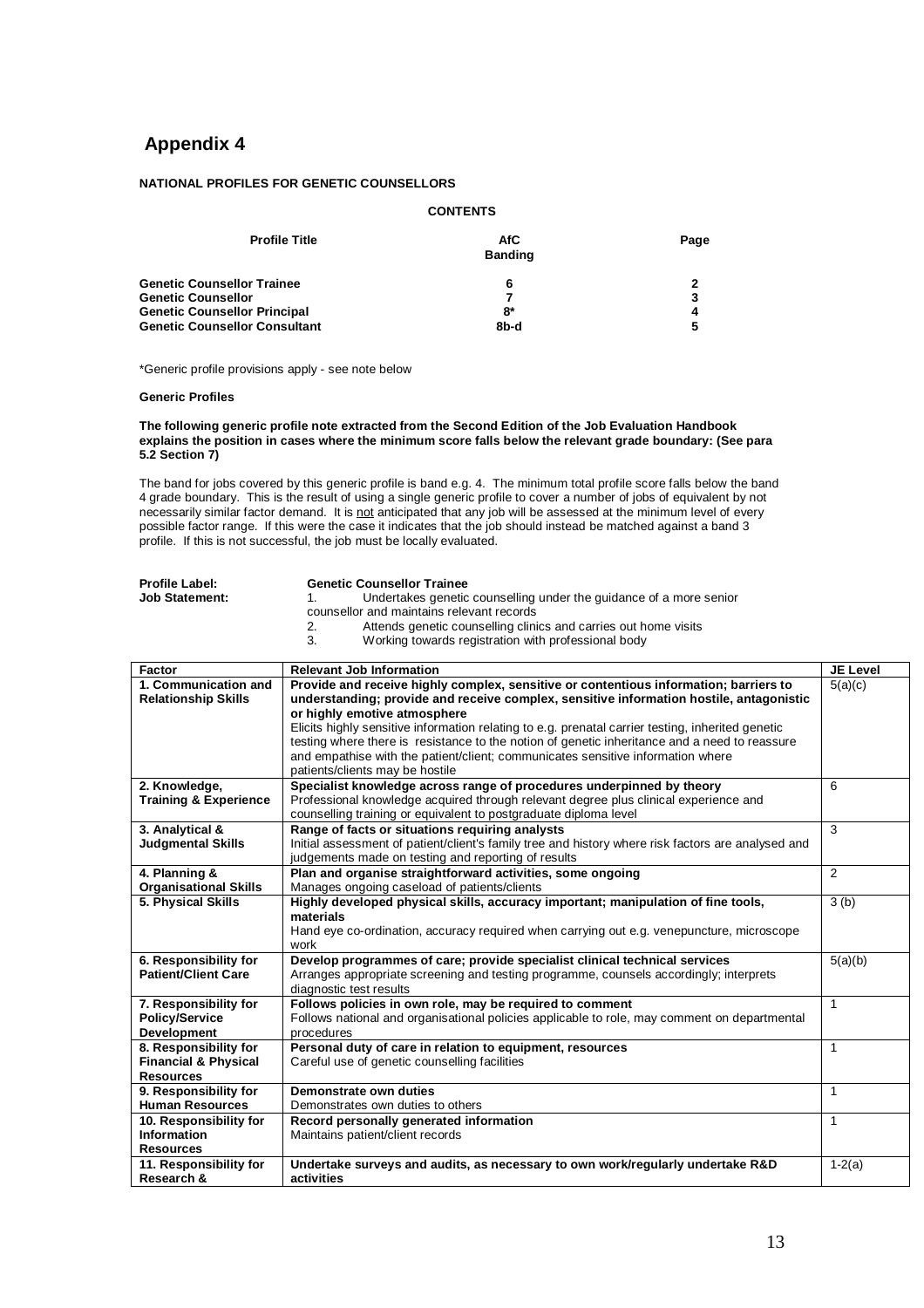| Development                      | Completes regular activity audits and caseload statistics, participates in local, regional or<br>national research projects                                                                                                                                                                         |                      |
|----------------------------------|-----------------------------------------------------------------------------------------------------------------------------------------------------------------------------------------------------------------------------------------------------------------------------------------------------|----------------------|
| 12. Freedom to Act               | Clearly defined occupational policies, work is managed rather than supervised<br>Works with patients/clients independently within codes of conduct and policies, work is<br>assessed during clinical supervision                                                                                    | 3                    |
| 13. Physical Effort              | Combination of sitting, standing, walking<br>Walks between clinics, sits during assessments                                                                                                                                                                                                         |                      |
| <b>14. Mental Effort</b>         | Frequent intense concentration<br>In-depth proactive mental attention during patient/client risk assessment and counselling                                                                                                                                                                         | 5                    |
| <b>15. Emotional Effort</b>      | Frequent distressing or emotional circumstances, occasional/frequent highly<br>distressing<br>Counselling the terminally ill or bereaved where there is a need for genetic testing/dealing with<br>challenging family situations e.g. paternity identification, morbidity/mortality risk assessment | $3(a)(b)$ -<br>4(b)  |
| 16. Working<br><b>Conditions</b> | Occasional/frequent unpleasant/occasional/frequent highly unpleasant conditions<br>Body odours, exposure to blood during venepuncture                                                                                                                                                               | 2(a)<br>3(b)<br>4(b) |
| <b>JE Score/Band</b>             | JE Score 398 - 423                                                                                                                                                                                                                                                                                  | Band 6               |

Page 2 of 5 Published 01-07-05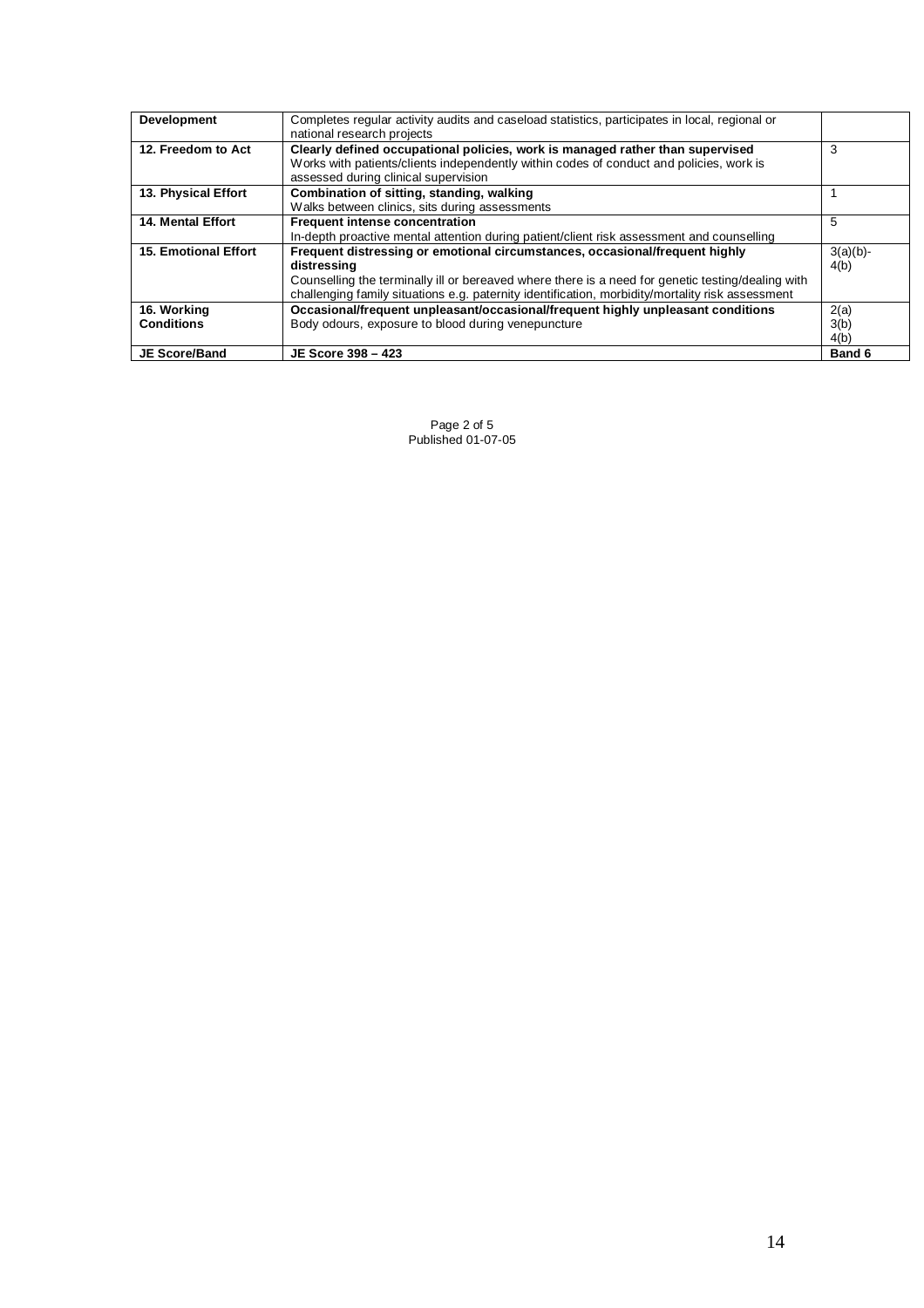| Profile Label:                                           | <b>Genetic Counsellor</b>                                                                                                                                                              |                 |
|----------------------------------------------------------|----------------------------------------------------------------------------------------------------------------------------------------------------------------------------------------|-----------------|
| <b>Job Statement:</b>                                    | 1.<br>Assesses and provides genetic counselling to patients/clients                                                                                                                    |                 |
|                                                          | 2.<br>Manages a caseload and maintains patient/client records                                                                                                                          |                 |
|                                                          | 3.<br>Provides support and guidance to students and less experienced                                                                                                                   |                 |
| Factor                                                   | counsellors<br><b>Relevant Job Information</b>                                                                                                                                         | <b>JE Level</b> |
| 1. Communication and                                     | Provide and receive highly complex, sensitive or contentious information; barriers to                                                                                                  | 5(a)(c)         |
| <b>Relationship Skills</b>                               | understanding; provide and receive complex, sensitive information hostile, antagonistic                                                                                                |                 |
|                                                          | or highly emotive atmosphere                                                                                                                                                           |                 |
|                                                          | Elicits highly sensitive information relating to e.g. prenatal carrier testing, inherited genetic                                                                                      |                 |
|                                                          | testing where there is resistance to the notion of genetic inheritance and a need to reassure                                                                                          |                 |
|                                                          | and empathise with the patient/client; communicates sensitive information where                                                                                                        |                 |
| 2. Knowledge,                                            | patients/clients may be hostile<br>Specialist knowledge across range of procedures underpinned by theory                                                                               | $\overline{7}$  |
| <b>Training &amp; Experience</b>                         | Knowledge of genetic counselling procedures and techniques acquired through relevant                                                                                                   |                 |
|                                                          | degree plus clinical experience and counselling training plus further specialist training to                                                                                           |                 |
|                                                          | master's level equivalent                                                                                                                                                              |                 |
| 3. Analytical &                                          | Complex facts or situations requiring comparison of a range of options                                                                                                                 | $\overline{4}$  |
| <b>Judgmental Skills</b>                                 | Initial assessment of patient/client's family tree and complex history where risk factors are                                                                                          |                 |
|                                                          | analysed and judgements made on testing, reporting of results and referral to specialist                                                                                               | $2 - 3$         |
| 4. Planning &<br><b>Organisational Skills</b>            | Plan and organise straightforward activities, some ongoing/complex activities requiring<br>formulation, adjustment                                                                     |                 |
|                                                          | Manages ongoing caseload of patients/clients, co-ordinates multi-disciplinary case                                                                                                     |                 |
|                                                          | conferences                                                                                                                                                                            |                 |
| 5. Physical Skills                                       | Highly developed physical skills, accuracy important; manipulation of fine tools,                                                                                                      | 3(b)            |
|                                                          | materials                                                                                                                                                                              |                 |
|                                                          | Hand eye co-ordination, accuracy required when carrying out e.g. venepuncture, microscope                                                                                              |                 |
|                                                          | work                                                                                                                                                                                   |                 |
| 6. Responsibility for<br><b>Patient/Client Care</b>      | Develop programmes of care; provide highly specialist clinical technical services<br>Arranges appropriate specialist screening and testing programme, counsels accordingly;            | 6(a)(b)         |
|                                                          | interprets complex diagnostic test results                                                                                                                                             |                 |
| 7. Responsibility for                                    | Follows policies in own role, may be required to comment/implement policies and                                                                                                        | $1 - 2$         |
| <b>Policy/Service</b>                                    | propose changes to practices, procedures for own area                                                                                                                                  |                 |
| <b>Development</b>                                       | Follows national and organisational policies/implements policies related to provision of genetic                                                                                       |                 |
|                                                          | counselling service, proposes changes to service delivery and working practices                                                                                                        |                 |
| 8. Responsibility for<br><b>Financial &amp; Physical</b> | Personal duty of care in relation to equipment, resources<br>Careful use of genetic counselling facilities                                                                             | $\mathbf{1}$    |
| <b>Resources</b>                                         |                                                                                                                                                                                        |                 |
| 9. Responsibility for                                    | Professional, clinical supervision                                                                                                                                                     | 2(b)            |
| <b>Human Resources</b>                                   | Supports and mentors trainees, students undertaking placements                                                                                                                         |                 |
| 10. Responsibility for                                   | Records personally generated information                                                                                                                                               | $\mathbf{1}$    |
| <b>Information</b>                                       | Maintains patient/client records                                                                                                                                                       |                 |
| <b>Resources</b>                                         |                                                                                                                                                                                        |                 |
| 11. Responsibility for<br>Research &                     | Undertake surveys and audits, as necessary to own work/regularly undertake R&D<br>activities                                                                                           | $1-2(a)$        |
| <b>Development</b>                                       | Completes regular activity audits and caseload statistics, participates in local, regional, national                                                                                   |                 |
|                                                          | research projects                                                                                                                                                                      |                 |
| 12. Freedom to Act                                       | Clearly defined occupational policies, work is managed rather than supervised/broad                                                                                                    | $3 - 4$         |
|                                                          | occupational policies                                                                                                                                                                  |                 |
|                                                          | Works within professional quidelines/works autonomously, lead practitioner, own caseload in                                                                                            |                 |
| 13. Physical Effort                                      | the community<br>Combination of sitting, standing, walking                                                                                                                             | $\mathbf{1}$    |
|                                                          | Walks between clinics, sits during assessments                                                                                                                                         |                 |
| <b>14. Mental Effort</b>                                 | <b>Frequent intense concentration</b>                                                                                                                                                  | 5               |
|                                                          | In-depth proactive mental attention during patient/client risk assessment and counselling                                                                                              |                 |
| <b>15. Emotional Effort</b>                              | Frequent distressing or emotional circumstances, occasional/frequent highly                                                                                                            | $3(a)(b)$ -     |
|                                                          | distressina                                                                                                                                                                            | 4(b)            |
|                                                          | Counselling the terminally ill or bereaved where there is a need for genetic testing/dealing with                                                                                      |                 |
| 16. Working                                              | challenging family situations e.g. paternity identification, morbidity or mortality risk assessment<br>Occasional/frequent unpleasant/occasional/frequent highly unpleasant conditions | 2(a)            |
| <b>Conditions</b>                                        | Body odours, exposure to blood during venepuncture                                                                                                                                     | 3(b)            |
|                                                          |                                                                                                                                                                                        | 4(b)            |
| JE Score/Band                                            | JE Score 469 - 524                                                                                                                                                                     | Band 7          |

Page 3 of 5 Published 01-07-05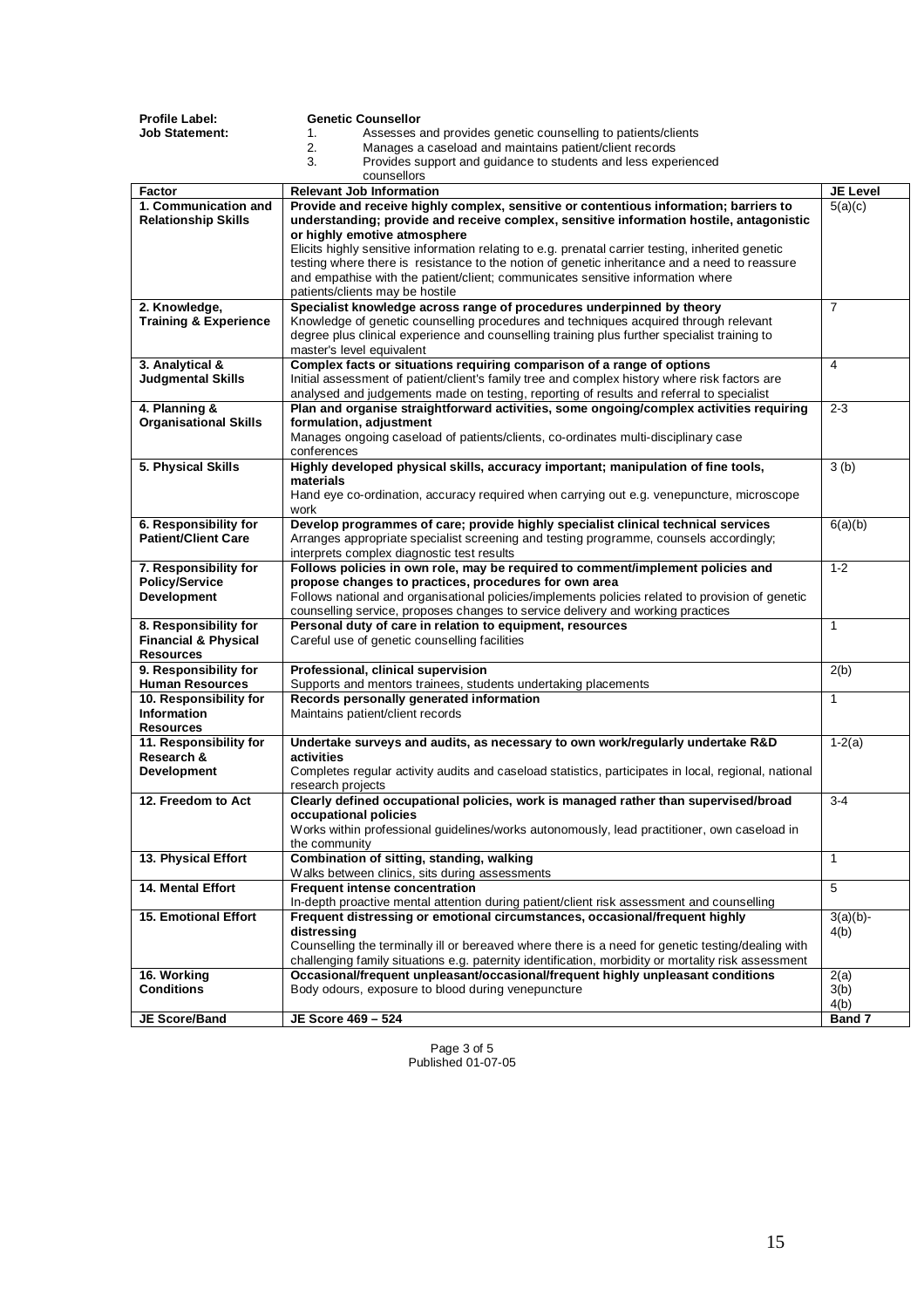| <b>Profile Label:</b>                           | <b>Genetic Counsellor Principal</b>                                                                                                                                                        |                 |
|-------------------------------------------------|--------------------------------------------------------------------------------------------------------------------------------------------------------------------------------------------|-----------------|
| Job Statement:                                  | Assesses and provides specialist genetic counselling to patients/clients<br>1.                                                                                                             |                 |
|                                                 | 2.<br>Manages a specialist caseload and maintains patient/client records                                                                                                                   |                 |
|                                                 | Maintains a knowledge of the scientific medical and psychological aspects of<br>3.                                                                                                         |                 |
|                                                 | clinical genetics and provides support and guidance to students, genetic                                                                                                                   |                 |
|                                                 | counsellors and other health professions                                                                                                                                                   |                 |
|                                                 | Provides specialist training, may lead a specialist team<br>4.                                                                                                                             |                 |
| Factor                                          | <b>Relevant Job Information</b>                                                                                                                                                            | <b>JE Level</b> |
| 1. Communication                                | Provide and receive highly complex, sensitive or contentious information; barriers to                                                                                                      | 5(a)(b)(c)      |
| and Relationship                                | understanding; present complex, sensitive or contentious information to large groups;                                                                                                      |                 |
| <b>Skills</b>                                   | provide and receive complex, sensitive information hostile, antagonistic or highly emotive                                                                                                 |                 |
|                                                 | atmosphere                                                                                                                                                                                 |                 |
|                                                 | Elicits highly sensitive information relating to e.g. prenatal carrier testing, inherited genetic testing                                                                                  |                 |
|                                                 | where there is resistance to the notion of genetic inheritance and a need to reassure and<br>empathise with the patient/client; gives presentations at conferences; communicates sensitive |                 |
|                                                 | information where patients/clients may be hostile                                                                                                                                          |                 |
| 2. Knowledge,                                   | Highly developed specialist knowledge, underpinned by theory and experience                                                                                                                | $\overline{7}$  |
| Training &                                      | Knowledge of genetic counselling procedures and techniques acquired through relevant degree                                                                                                |                 |
| <b>Experience</b>                               | plus clinical experience and counselling training plus further specialist training to master's level                                                                                       |                 |
|                                                 | equivalent                                                                                                                                                                                 |                 |
| 3. Analytical &                                 | Complex/highly complex facts or situations requiring analysis, interpretation, comparison                                                                                                  | $4 - 5$         |
| <b>Judgmental Skills</b>                        | of a range of options                                                                                                                                                                      |                 |
|                                                 | Initial assessment of patient/client's family tree and history where complicated risk factors are                                                                                          |                 |
|                                                 | analysed, test results interpreted and judgements made/expert opinions may differ                                                                                                          |                 |
| 4. Planning &                                   | Plan and organise complex activities or programmes, requiring formulation, adjustment                                                                                                      | 3               |
| <b>Organisational Skills</b>                    | Plans and organises multidisciplinary clinics and meetings, organises student work placements                                                                                              |                 |
| 5. Physical Skills                              | Highly developed physical skills, accuracy important; manipulation of fine tools, materials                                                                                                | 3(b)            |
|                                                 | Hand eye co-ordination, accuracy required when carrying out e.g. venepuncture, microscope work                                                                                             |                 |
| 6. Responsibility for                           | Develop specialised programmes of care; provide highly specialist clinical technical                                                                                                       | 6(a)(b)         |
| <b>Patient/Client Care</b>                      | services                                                                                                                                                                                   |                 |
|                                                 | Arranges appropriate specialist screening and testing programme, interprets diagnostic test results                                                                                        |                 |
|                                                 | and advises accordingly                                                                                                                                                                    |                 |
| 7. Responsibility for                           | Propose policy or service, impact beyond own area                                                                                                                                          | 3               |
| <b>Policy/Service</b>                           | Develops policies in area of specialism which impact on other disciplines e.g. genetic testing in                                                                                          |                 |
| <b>Development</b>                              | childhood                                                                                                                                                                                  |                 |
| 8. Responsibility for                           | Personal duty of care in relation to equipment, resources                                                                                                                                  | $\mathbf{1}$    |
| <b>Financial &amp; Physical</b>                 | Careful use of genetic counselling facilities                                                                                                                                              |                 |
| <b>Resources</b>                                |                                                                                                                                                                                            |                 |
| 9. Responsibility for<br><b>Human Resources</b> | Day to day management, allocate, place and supervise staff or students, teach/deliver                                                                                                      | 3(a)(b)(c)      |
|                                                 | specialist training/teach, devise programmes as major job responsibility<br>Undertakes placement programmes for students, provides specialist training in area of expertise                | 4(c)            |
| 10. Responsibility                              | Record personally generated information                                                                                                                                                    | $\mathbf{1}$    |
| for Information                                 | Maintains patient/client records                                                                                                                                                           |                 |
| <b>Resources</b>                                |                                                                                                                                                                                            |                 |
| 11. Responsibility                              | Regularly undertake R&D activities/major job requirement                                                                                                                                   | $2(a) - 3$      |
| for Research &                                  | Participates in local, regional, national research projects                                                                                                                                |                 |
| <b>Development</b>                              |                                                                                                                                                                                            |                 |
| 12. Freedom to Act                              | <b>Broad occupational policies</b>                                                                                                                                                         | 4               |
|                                                 | Interprets policies in relation to own specialist caseload                                                                                                                                 |                 |
| 13. Physical Effort                             | Combination of sitting, standing, walking                                                                                                                                                  | $\mathbf{1}$    |
|                                                 | Walks between clinics, sits during assessments                                                                                                                                             |                 |
| 14. Mental Effort                               | Frequent intense concentration                                                                                                                                                             | $\overline{5}$  |
|                                                 | In-depth proactive mental attention during patient/client risk assessment and counselling                                                                                                  |                 |
| <b>15. Emotional Effort</b>                     | Frequent distressing or emotional circumstances, occasional/frequent highly distressing                                                                                                    | $3(a)(b)$ -     |
|                                                 | Counselling the terminally ill or bereaved where there is a need for genetic testing/dealing with                                                                                          | 4(b)            |
|                                                 | challenging family situations e.g. paternity identification, morbidity/mortality risk assessment                                                                                           |                 |
| 16. Working                                     | Occasional/frequent unpleasant/occasional/frequent highly unpleasant conditions                                                                                                            | 2(a)            |
| <b>Conditions</b>                               | Body odours, exposure to blood during venepuncture                                                                                                                                         | 3(b)            |
|                                                 |                                                                                                                                                                                            | 4(b)            |
| JE Score/Band                                   | JE Score 524* - 580                                                                                                                                                                        | Band *8a        |

Page 4 of 5 Published 01-07-05